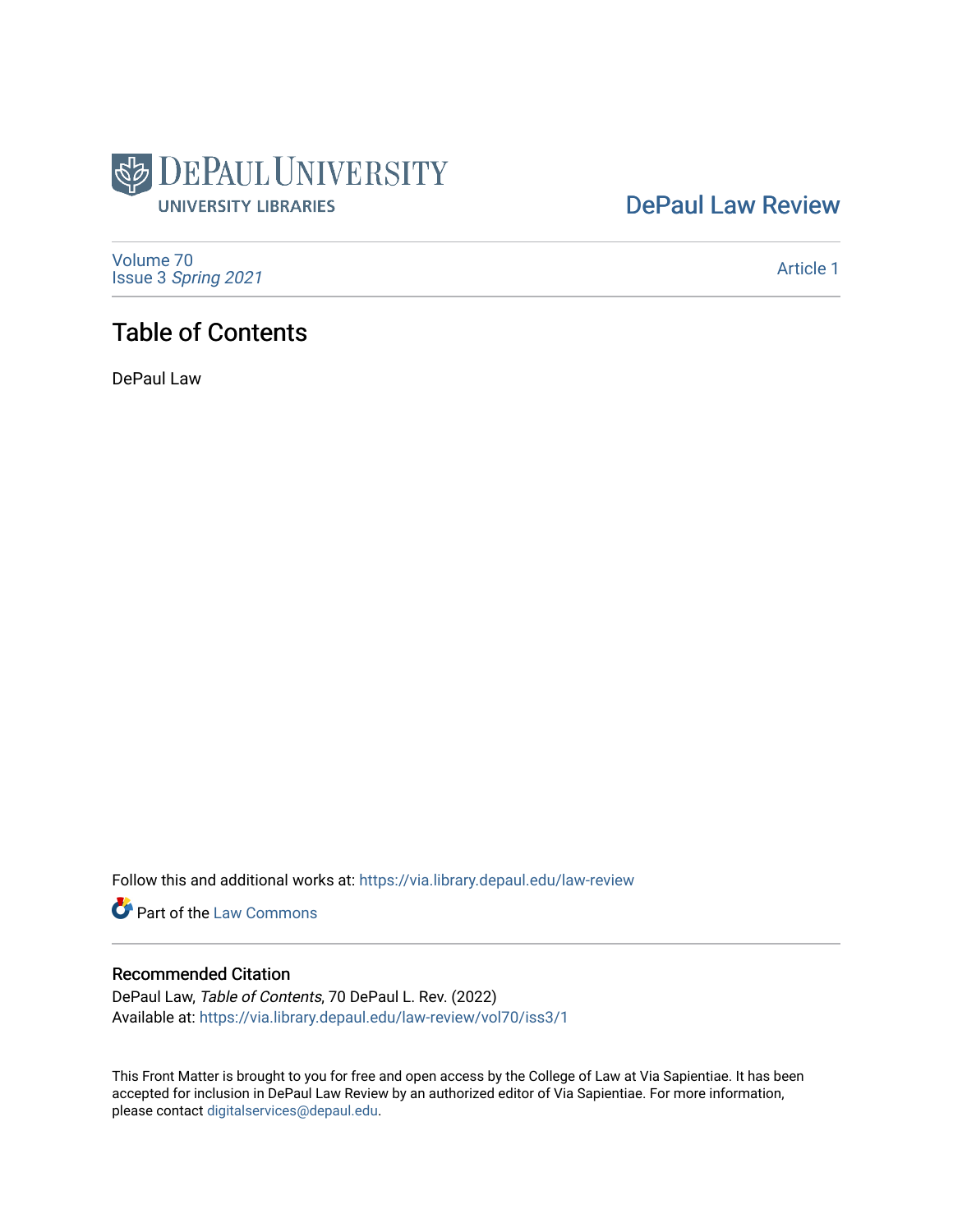# **DEPAUL LAW REVIEW**

*Volume 70 Spring 2021 Number 3*

## **CONTENTS**

### **ARTICLES**

| A PICTURE MAY BE WORTH A                  |  |
|-------------------------------------------|--|
| THOUSAND WORDS, BUT THEY MAY              |  |
| NOT ALWAYS BE APPROPRIATE IN A            |  |
| MEDICAL CONTEXT Samuel Hodge, Jr. 465     |  |
| PERSONALIZATION OF SMART-DEVICES:         |  |
| BETWEEN USERS, OPERATORS, AND             |  |
| PRIME-OPERATORS Tomer Kenneth 497         |  |
| The Game Theory of the European           |  |
| UNION VERSUS THE PAX ROMANA Uri Weiss 551 |  |
| & Joseph Agassi                           |  |
|                                           |  |

## **COMMENTS**

| A TAX WITH NO LOCATION CAN                                                           |  |
|--------------------------------------------------------------------------------------|--|
| PRIORITIZE EDUCATION: THE IMPACT                                                     |  |
| OF THE WAYFAIR DECISIONAbigail M. Scanlon 571                                        |  |
| ONE CLICK LIABILITY: SECTION 230 AND<br>THE ONLINE MARKETPLACE  Christopher Boyd 597 |  |
| REDEVELOPING PATENT PROPERTY LAW Brian Raddatz 639                                   |  |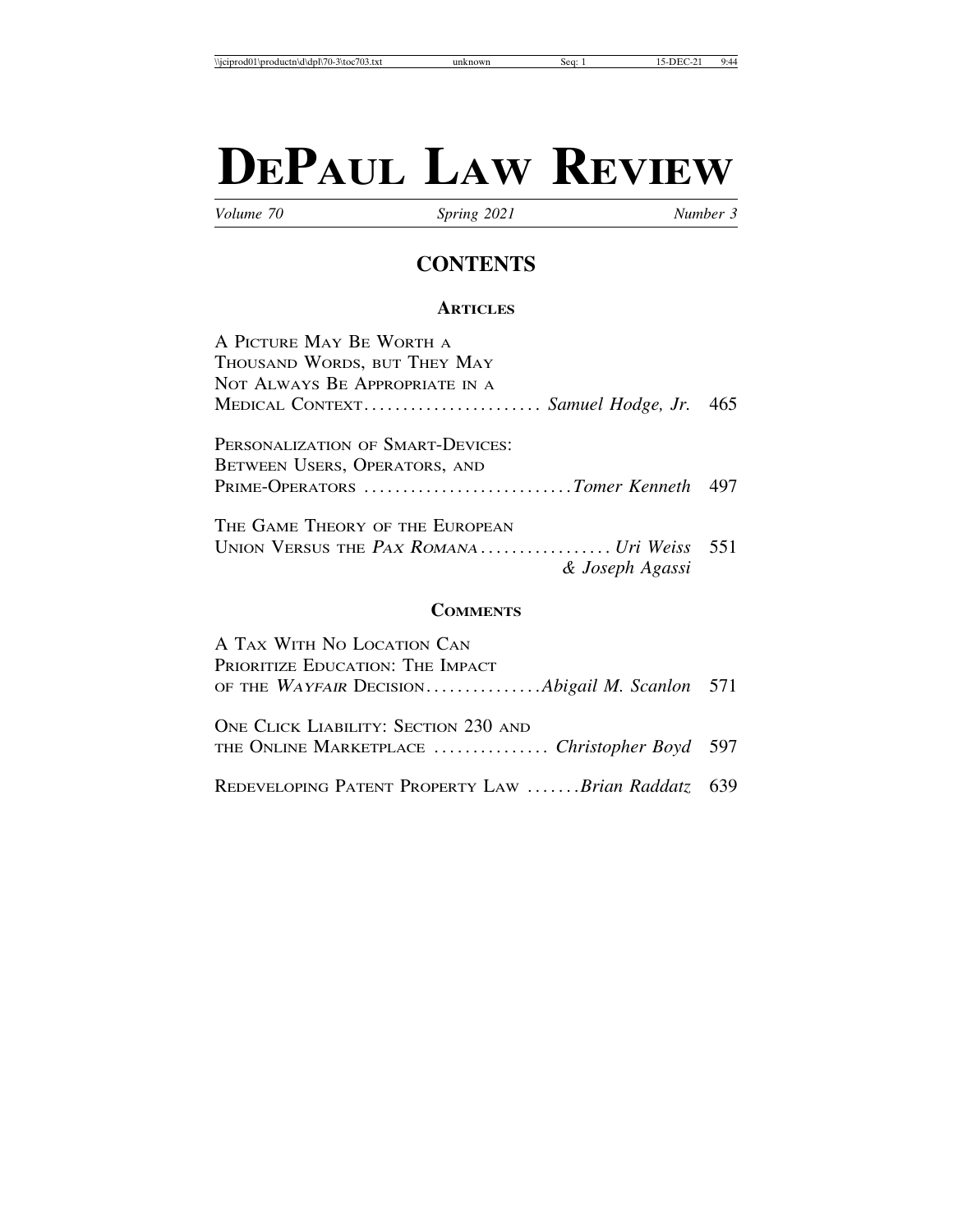Cite as 70 DEPAUL L. REV. Copyright © 2021 DePaul University All Rights Reserved DePaul Law Review

The *DePaul Law Review* (ISSN 0011-7188) is published quarterly by DePaul University College of Law, 25 East Jackson Boulevard, Chicago, Illinois 60604- 2287. Periodicals postage paid at Chicago, Illinois and additional mailing offices. Change of addresses should be mailed to the *Review* at least thirty days before the next issue to ensure timely delivery. Include new and old addresses, with ZIP codes. POSTMASTER: send change of address notice to DePaul Law Review, 25 East Jackson Boulevard, Chicago, Illinois 60604-2287.

**SUBSCRIPTIONS**: Subscriptions are accepted on a per volume basis only. They are payable in advance and will be renewed automatically unless notification to the contrary is received. The annual price for a subscription to the *DePaul Law Review* is \$35.00.

**SINGLE & BACK ISSUES**: Back issues of the *DePaul Law Review* can be obtained directly from William S. Hein & Co., Inc., 2350 North Forest Road, Getzville, New York 14068. The cost is \$16.00 plus shipping for a single issue. For more information, call 1-800-828-7571. Single copies of the most current issue are also available for sale at the *Law Review* office. The cost is \$10.00.

**MANUSCRIPT SUBMISSION**: Manuscripts submitted for publication in the *DePaul Law Review* must be typed and double spaced with footnotes appended to the main body of the article. Citations must conform to *The Bluebook: A Uniform System of Citation* (20th ed. 2015), copyright by the *Columbia*, *Harvard*, and *University of Pennsylvania Law Reviews*and the *Yale Law Journal*. Manuscripts may be submitted through Scholastica.

**LAW REVIEW WEBSITE**: For more information, visit our website at http:// via.library.depaul.edu/law-review/.

**DEPAUL UNIVERSITY IS AN EQUAL-OPPORTUNITY EDUCATOR AND EMPLOYER.**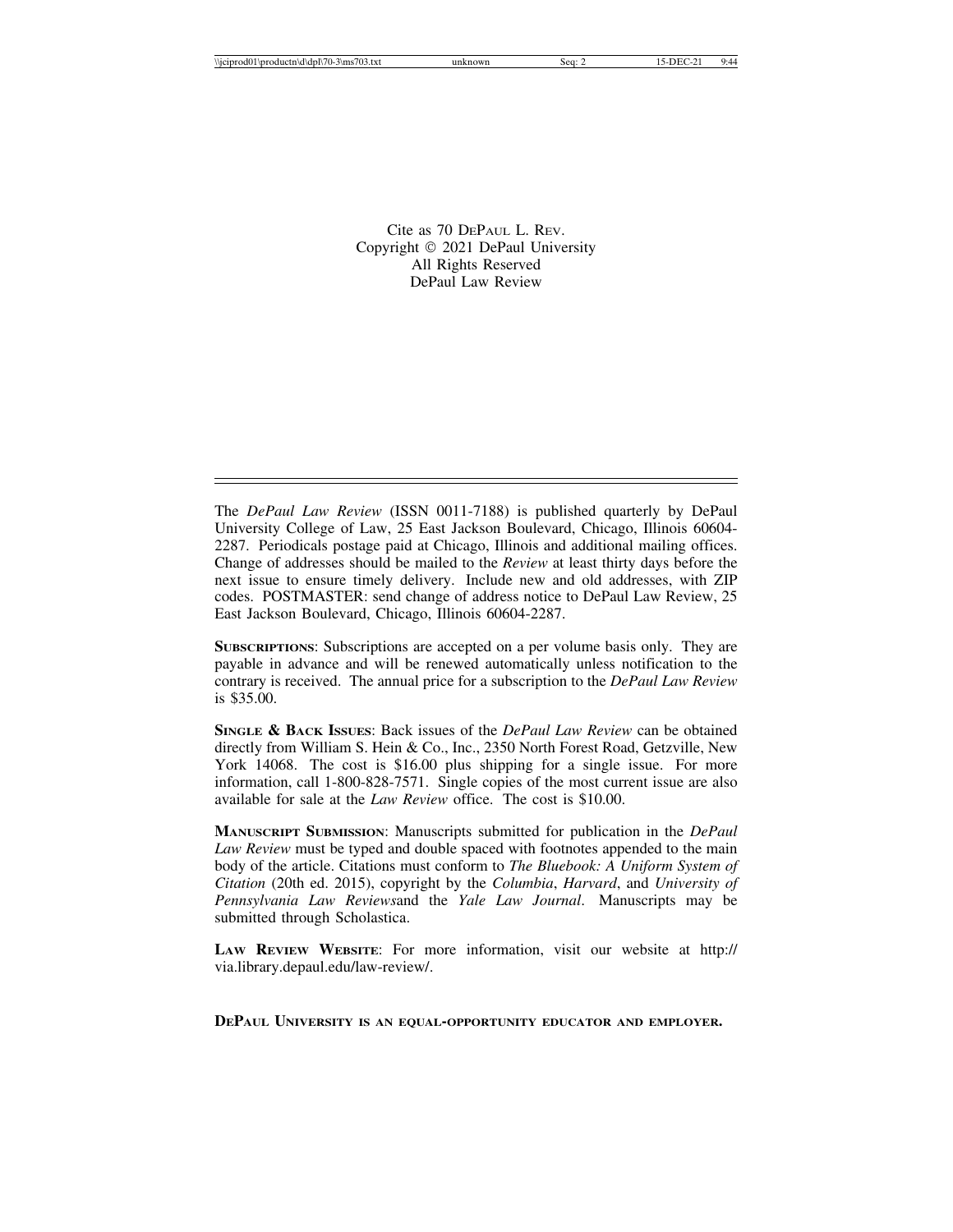# **DEPAUL LAW REVIEW**

#### *Volume 70 Spring 2021 Number 3*

#### **BOARD OF EDITORS**

MELISSA HANIFF *Editor in Chief*

CHARLES INGRAM DAMBI KIM *Symposium Editor Business Manager*

*Editor of Articles, Editor of Articles,*

AMY FOSTER-GIMBEL KATHRINE MAROUS *Editor of Articles, Editor of Articles, Notes and Comments Notes and Comments*

JENNIFER SCHNACK ANNA MARIA SIKORSKI SYDNEY WARDA *Editor of Articles, Editor of Articles, Editor of Articles, Notes and Comments Notes and Comments Notes and Comments*

PAT MANGAN VJOSANA MATAJ HALEY MULLINS

ETHAN GLENDENING REBECCA HENZ ANDREA HOWELL

GABRIELLE KAHN ABIGAIL SCANLON *Executive Editor Executive Editor*

AARIKA NIETO SUSAN JOHN EMMA O'CONNELL *Managing Editor of Managing Editor of Managing Editor of Notes and Comments Lead Articles Notes and Comments*

REBECCA DYSON MEREDITH LAMASTER<br>Assistant Executive Editor Assistant Executive Editor *Assistant Executive Editor Assistant Executive Editor*

CAITLIN BARRY CASEY DOHERTY *Notes and Comments Notes and Comments*

**MEMBERS** DAVID BIRMINGHAM CHRISTOPHER BOYD ALEXIS CONLEY

ASHLEY WERINGA

#### **STAFF**

GEORGIE BIERWIRTH GEORGE BLODER MATTHEW CAPEN<br>Daniel Coleman Matthew Suraya Dahleh Matthew Israel Del Mund MARIA DODONA ANTHONY EUGENIS DAVID EVANS PETER KRUSIEWICZ ASHLEY MASTRO SARAH MERKATORIS NICOLE MOUZAKIOTIS JAMES NASIRI KATHERINE PHILLIPS MICHELLE REDONDO SARA RIDDICK ABIGAIL TEASTER

PAUL FINA AMILA GOLIC MARY HANNON ´ ZACHARY PROCIUK REBECCA ROBERTS MATTHEW SANCHEZ

ISRAEL DEL MUNDO

#### **ADVISORY COMMITTEE**

MARK MOLLER, *Chairperson* MAX HELVESTON, *Faculty Advisor*

GREGORY MARK PATTY GERSTENBLITH MONU BEDI

MEMBER, NATIONAL CONFERENCE OF LAW REVIEWS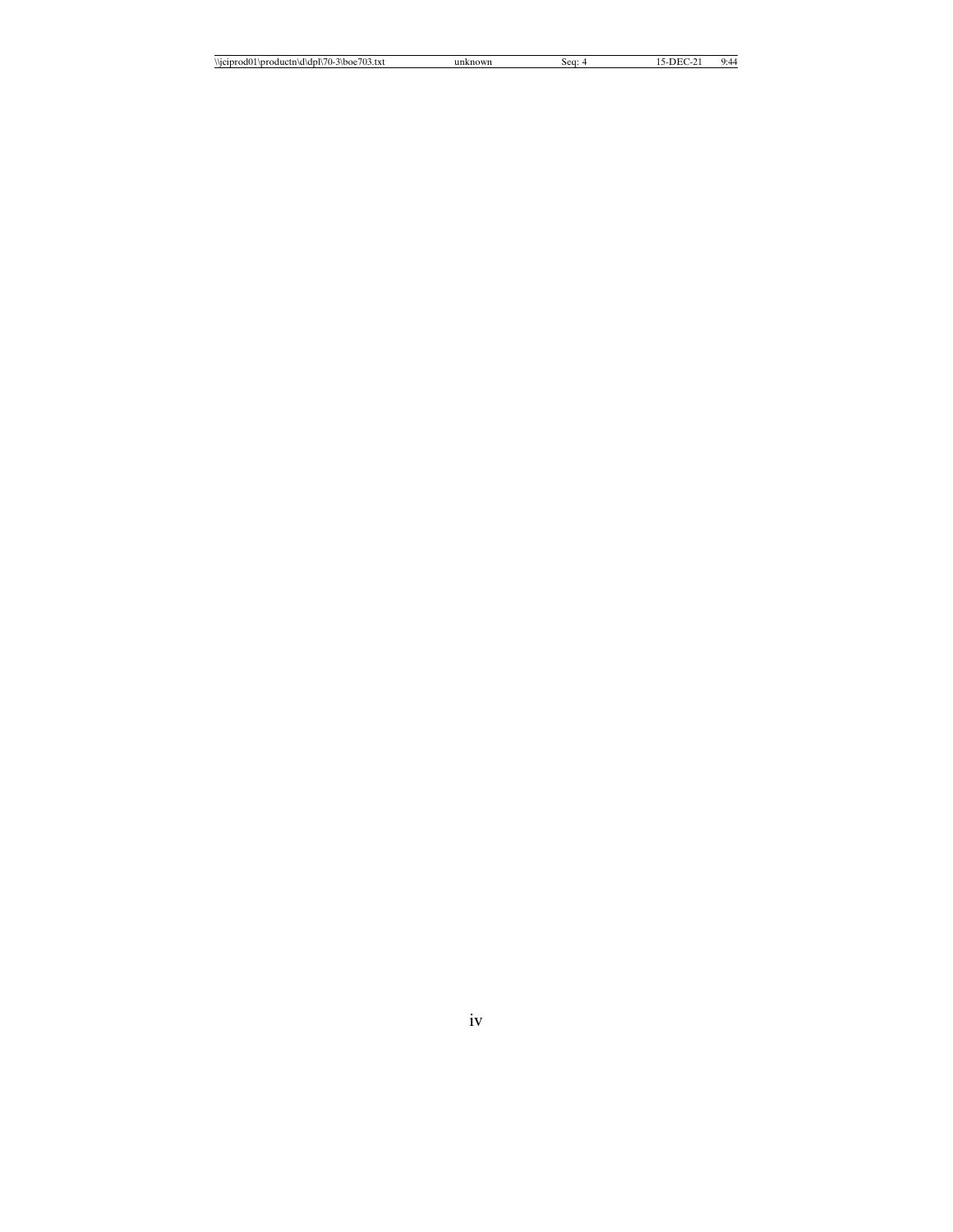## **DEPAUL UNIVERSITY COLLEGE OF LAW**

#### **GENERAL ADMINISTRATION**

A. GABRIEL ESTEBAN, Ph.D., President SALMA GHANEM, Ph.D., Interim Provost SHERRI SIDLER, Interim Executive Vice President & Controller KATHRYN STIEBER, Vice President, General Counsel & Secretary of the University BRIAN SULLIVAN, Treasurer of the University ROBERT JANIS, Vice President, Facilities Operations SOUMITRA GHOSH Ph.D., Vice President for Enrollment Management Linda Blakley, Vice President of Public Relations & Communications BOB MCCORMICK, Vice President for Information Services DAN ALLEN, Ph.D., Senior Vice President for Advancement ELIZABETH F. ORTIZ, Ed.D., Vice President for Institutional Diversity & Equity STEPHANIE SMITH, Vice President for Human Resources GENE ZDZIARSKI, Ph.D., Vice President for Student Affairs STEVE STOUTE, J.D., Vice President, Strategic Initiatives & Chief of Staff REV. GUILLERMO CAMPUZANO, C.M., Vice President, Mission and Ministry

#### **LAW ADMINISTRATION**

JENNIFER ROSATO PEREA, Dean

DEBORAH A. LAGIOIA, Assistant Dean, Compliance.& Communication

MICHAEL GRYNBERG, Associate Dean for Research and Faculty Professional Development

ALLISON I. ORTLIEB, Assistant Dean for Academic Operations

ALLISON BROWNELL TIRRES, Associate Dean for Academic Affairs and Strategic Initiatives; Associate Professor of Law

ALLEN MOYE, Associate Dean for Information Technology and Library Services

MARIA VERTUNO, Assistant Dean of Student Affairs

SHANNON SCHAAB, Assistant Dean and Director of Law Career Services

AMANDA NOASCONO, Assistant Dean and Director of Law Admissions

NICOLE PINKEY, Director of Events and CLE

#### **LAW FACULTY**

BENJAMIN E. ALBA, Director, Academic Support, Student Advising & Bar Passage: B.S., DePaul University; J.D., Loyola University of Chicago

SIOBAN ALBIOL, Clinical Instructor: B.A., University of Texas; J.D., Loyola University of Chicago

- SUSAN BANDES, Centennial Distinguished Professor: B.A., State University of New York at Buffalo; J.D., University of Michigan
- MONU BEDI, Professor: B.A., Dartmouth College; M.Phil., University of Cambridge, U.K.; J.D., Harvard
- PATRICK F. CASSIDY, Clinical Instructor: B.A., University of Illinois; J.D., Chicago-Kent College of Law

EMILY CAUBLE, Professor: B.B.A., University of Notre Dame; J.D., University of Michigan

LEONARD L. CAVISE, Emeritus Professor of Law, B.A., Hamilton College; J.D., Georgetown University ALBERTO R. COLL, Professor: B.A., Princeton University; J.D., Ph.D., University of Virginia

MICHELLE BROWN CUE, Instructor: B.A., University of Illinois; J.D., University of Illinois

- JOHN F. DECKER, Professor Emeritus: B.A., University of Iowa; J.D., Creighton University; LL.M., New York University; J.S.D., New York University
- KATHERYN M. DUTENHAVER, Emeritus Associate Professor: B.A., North Central College; J.D., DePaul University
- WENDY NETTER EPSTEIN, Professor: B.A., University of Illinois at Urbana; J.D. Harvard

DAVID L. FRANKLIN, Associate Professor: B.A., Yale College; J.D., University of Chicago

- JEROLD A. FRIEDLAND, Professor: B.A., M.A., New York University; J.D., Brooklyn Law School; LL.M., Georgetown University
- PATTY GERSTENBLITH, Distinguished Research Professor: A.B., Bryn Mawr College; Ph.D., Harvard University; J.D., Northwestern University

STEVEN R. GREENBERGER, Associate Professor: B.A., University of Illinois; J.D., Yale University

MICHAEL GRYNBERG, Associate Dean of Research and Faculty Professional Development, Professor: B.A., Carleton College: J.D. University of Virginia School of Law

MAX HELVESTON, Professor: B.A., University of Michigan; J.D., Yale University

DONALD H.J. HERMANN, Professor: A.B., Stanford University; M.A., Northwestern University; J.D., Columbia University; LL.M., Harvard University; Ph.D., Northwestern University; M.A.A.H., Art Institute of Chicago